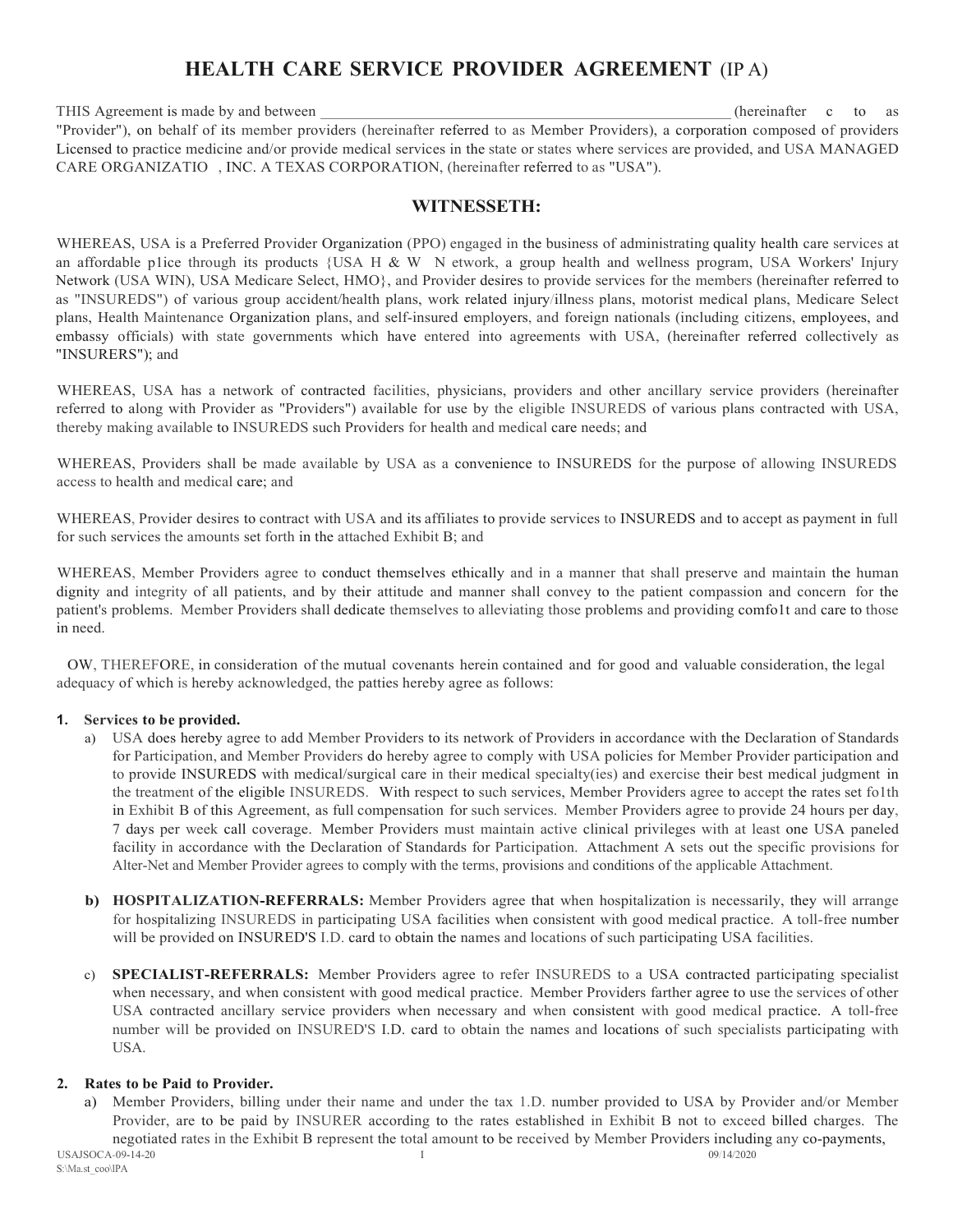Co-insurance and/or deductibles paid by INSUREDS. INSURER shall pay the amount due to Member Providers for services rendered to INSURED, based on the provisions of the applicable plan and Member Providers agree to look to INSURER for the payment of such covered services except for any amounts required to be paid by INSURED pursuant to Subparagraph 2(c). Payments will be made to Member Providers for medical services actually rendered and only after submission of a claim.

- b) Member Providers agree to provide services under this Agreement for the treatment and care of illnesses, injuries or conditions of INSUREDS. In the event a third pa11y other than INSURER should have p1imaiy responsibility for payment of services provided an INSURED, Member Providers agree to collect payment from such other source prior to requesting payment from INSURER. Any payment made by INSURER to Member Providers for obligations which are the primary responsibility of a third party shall be refunded to INSURER by Member Providers. By executing this Agreement, Provider and/or Member Providers waive all rights to collect, and/or pursue collection of any amounts in excess of the reimbursement listed in Exhibit B from any INSURERS who may have secondary responsibility.
- c) Services rendered or items fm11ished INSUREDS by Member Providers which are not covered as a benefit under the applicable plan and all co-payments, co-insurances and/or deductibles, are to be paid by INSURED and Member Providers are responsible for collection of such payments.
- **d)** Member Providers agree and acknowledge that USA is administrating health care services on behalf of INSURERS under this Agreement. USA will not be responsible or liable for the cost of any services provided to INSUREDS by Member Providers or for the payment of any claim to Member Providers.
- e) Member Providers agree to participate in the Cost Containment Guidelines as set forth in Exhibit A.

#### 3. **Payment of Claim.**

Payment of claims is subject to the terms and conditions of INSURED'S insurance plan. Payment by INSURER shall be limited to services provided to INSURED for which INSURED is eligible. Payment by INSURER shall be reduced by co-payments, coinsurance and/or deductibles. Member Providers agree to bill at their usual and customary rate and further agree not to bill for the difference between Member Providers' usual and customary rates and the rates set forth in Exhibit B. INSURER shall make payments within thirty (30) days of receipt of claims, unless Written notice of dispute or discrepancy is mailed to Member Providers within thirty (30) days. If claim is not paid within thirty (30) days on undisputed claims and ninety (90) days on disputed claims, Member Providers shall have the right to deny the negotiated rates set forth in Exhibit B and seek full billed charges.

#### 4. **Hold Harmless.**

#### a) **PPO INSUREDS**

Member Providers agree that INSURER is responsible for payment of Member Providers' compensation pursuant to this Agreement. Member Providers shall not request payment from any INSURED for any t1·eatment or services provided to INSURED pursuant to the terms of the Agreement except as otherwise provided herein. Member Providers agree to release and hold harmless INSURED, provided INSURER makes payment pursuant to the terms of this Agreement. Notwithstanding the foregoing, in the event INSURER fails to make payment within ninety (90) days of receipt of claim or if INSURER is declared insolvent or otherwise unable to make payment, Member Providers may bill INSURED for services rendered.

# **b) HMO INSUREDS**

Member Providers hereby agree that in no event, including but not limited to non-payment by INSURER, INSURER insolvency, or breach of this Agreement, shall Member Providers bill charge, collect a deposit from, seek compensation, remuneration, or reimbursement from, or have any recourse against INSURED, or persons other than INSURER acting on their behalf for services provided pursuant to this Agreement. This provision shall not prohibit collection of supplemental charges (non-covered services) or co-payments on INSURER'S behalf made in accordance with the terms of the applicable plan between INSURER and INSURED.

Member Providers further agree that (1) this provision shall survive the termination of this Agreement regardless of the cause giving 1ise to te1mination and shall be construed to be for the benefit of INSURED, and that (2) this provision supersedes any oral or written contrary agreement now existing or hereafter entered into between Member Providers and INSURED or persons acting on their behalf. Any modifications, additions or deletions to the provisions of this clause shall be effective on a date no earlier than fifteen (15) days after the Commissioner of insurance has approved such changes.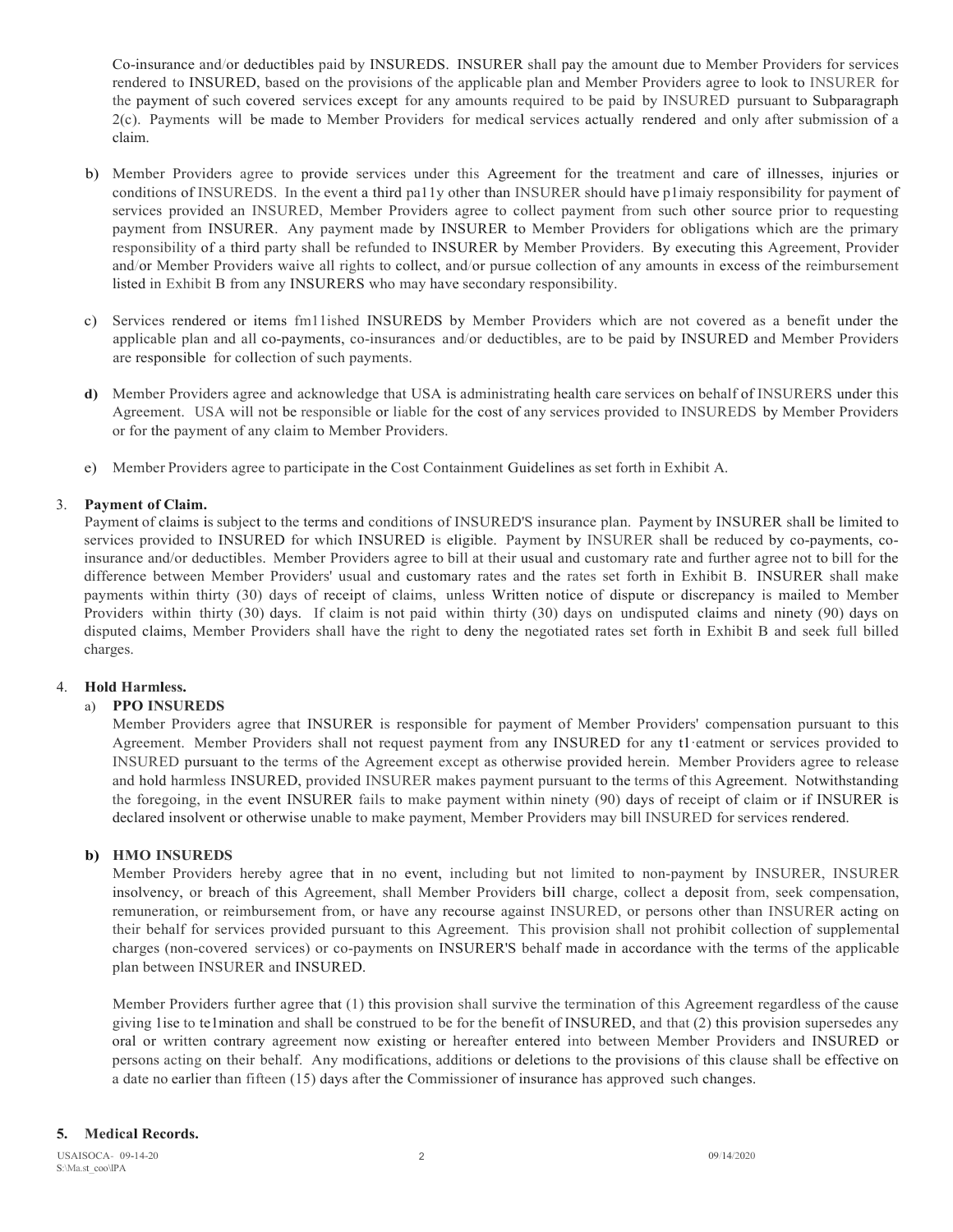- a) With the proper patient consent and in accordance with all local, state and federal laws governing confidentiality, Member Providers shall make available to USA, INSURER, or as applicable all federal, state and local agents, copies of all medical records for the purpose of maintaining a quality assurance program required by USA or INSURER for a period of the greater of five (5) years from the date of treatment or consultation or the number of years that medical records are required to be kept under applicable governing laws.
- **b)** Member Providers shall furnish, upon request and without charge, all information reasonably required by USA to verify and substantiate its provision of medical services, the charges for such services, and the medical necessity for such services.

# **6. Pre-Certification and Certification.**

It is the responsibility of Member Providers to ve1ify with INSURER prior to the delivery of medical services in non-emergent situations and within forty-eight (48) hours or the next business day in emergency situations that any patient is an INSURED in good standing under the applicable plan and eligible for benefits, as well as to obtain information as to the extent and nature of INSURED'S benefits. Member Providers understand that it is their responsibility to verify eligibility and benefits allowing Member Provider to determine if when pre-certification (pre-authorization) and certification (auth01ization) is required by the plan. Member Providers understand that an INSURED'S membership identification card is not a guarantee that the cardholder is an INSURED in good standing. INSURED'S 1.D. card will display appropriate telephone numbers for benefit/eligibility verification.

Member Providers agree and acknowledge that USA has contracted with various INSURERS. INSURERS have elected at their discretion to secure services {pre-certification (pre-auth01ization), certification (authorization), case management and utilization management} from the vendor of their choice. While the requirements of the plan, as well as each vendor may vary, Member Providers agree, at a minimum to comply, free of charge, with the following:

Non-emergent and/or emergent facility admissions may require pre-certification/certification to be eligible for full benefits. Member Providers agree to phone the appropriate number provided on INSURED'S identification card to determine whether precertification/certification is required. Member Providers agree to notify the approp1iate party p1ior to the delivery of medical services in non-emergent situations and within forty-eight (48) hours or the next business day in emergent situations. Member Providers should be prepared to provide the following info1mation:

- a) Patient's name, sex, and date of bi1th
- **b)** INSURED'S name, address, social security number, and group/policy number
- **c)** Name of INSURER
- **d)** Pre-admission diagnosis (ies)
- **e)** Name, address, and telephone number of the physician
- t) Date of service (admission or procedure date)
- g) Treatment and surgical procedures

Member Providers further understand that pre-ce1tification and ce1tification are a dete1mination of medical necessity. Precertification/ce1iification shall be granted when the intensity level of the treatment and the level of care are appropriate with respect to the severity of the illness. Medical services will be pre-ce1tified/ce1tified based on the info1mation provided to the approp1iate party at the time of notification. Pre-ce1iification and certification are not verification of eligibility and/or benefits. To ve1ify eligibility and/or benefits, Member Providers must phone the approp1iate number listed on INSURED'S identification card.

In the case of an admission, if the medical condition of INSURED is such that he/she cannot be discharged from the facility on the last day certified, Member Providers must call the approp1iate telephone number on INSURE.D'S identification card on or before the last day ce1tjfied to determine whether additional days may be certified. Benefits may be reduced for additional days which are not ce1tjfied.

In the case of an admission, where INSURED'S illness, injury or condition (e.g. coma) prohibits INSURED from cooperating with Member Providers to identify himself/herself as an INSURED having access to USA 's network, Member Providers agree to notify the appropriate party as soon as Member Providers are able to identify INSURED.

Emergent admissions may be payable if they a) are certified or b**)** meet the conditions of an emergency as defined below:

An emergency (according to the federal definition) is: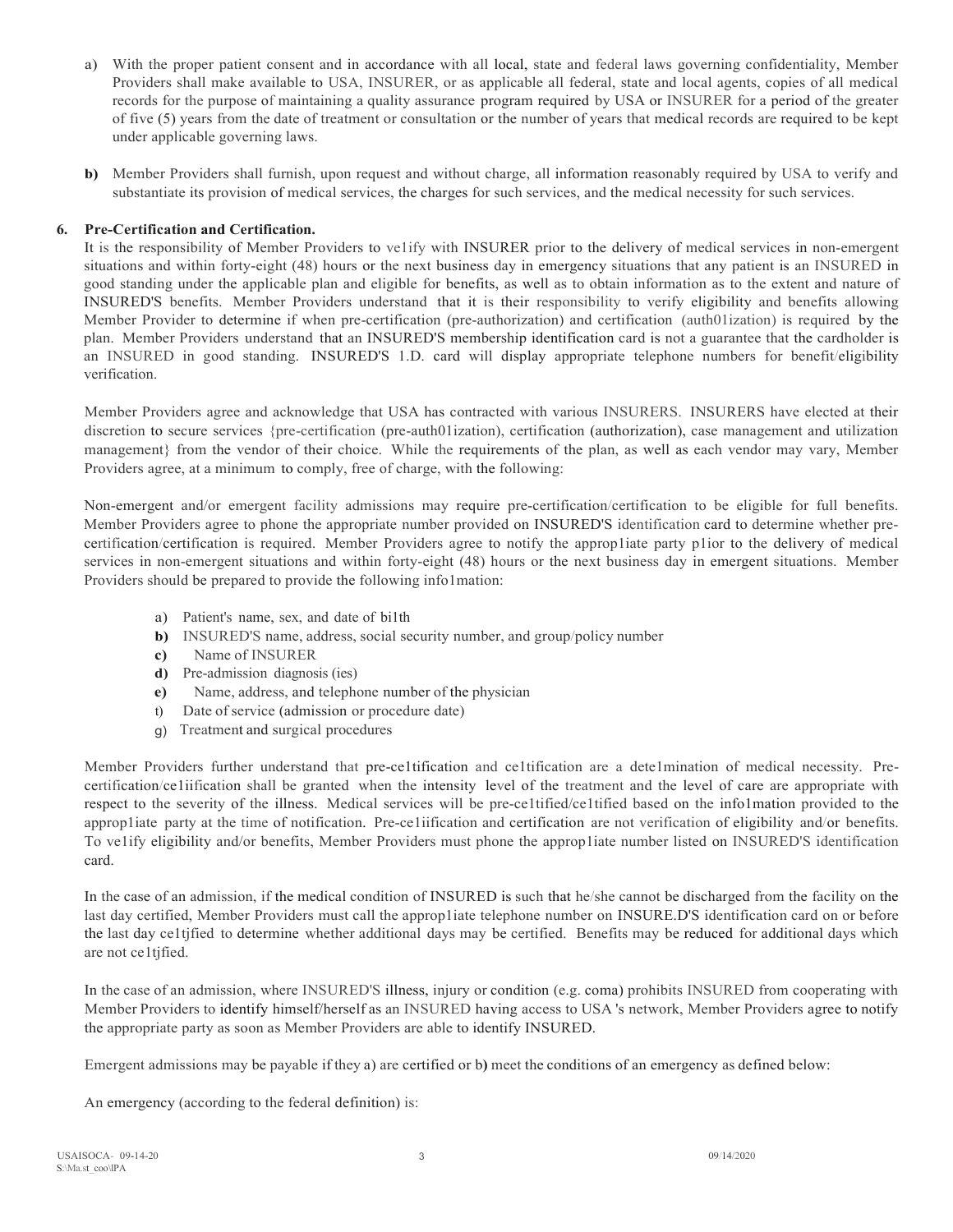- 1) A medical condition manifesting itself by acute symptoms of sufficient seve1ity (including severe pain) such that the absence of immediate medical attention could reasonably be expected to result in:
	- (i) placing the health of the individual (or, with respect to a pregnant woman, the health of the
		- woman or her unborn child) in se1ious jeopardy; or
	- (ii) serious impairment to bodily functions; or
	- (iii) serious dysfunction of any bodily organ or part; or
- 2) With respect to a pregnant woman who is having contractions:
	- (i) that there is inadequate time to effect a safe transfer to another hospital before delivery; or
	- (ii) that transfer may pose a threat to the health or safety of the woman or the unborn child.

# 7. **Change** in **Terms and Benefits.**

It is agreed by the parties hereto that the benefits, terms and conditions of the various agreements between INSURER and INSURED of any plan may be changed during the term of this Agreement without notice. However, such changes will not affect this Agreement unless agreed to by Provider and USA

# **8. Termination** of Coverage of INSUREDS.

Coverage for each INSURED may be terminated by INSURED or INSURER. When an INSURED whose coverage bas terminated receives services from a Member Provider, Member Providers agree to bill INSURED directly. INSURER shall not be liable to Member Providers for any bills included by an INSURED whose coverage has been terminated.

# 9. **Duration.**

The initial term of this Agreement shall be a pe1iod of one (1) year from the date of execution of this Agreement by USA. During that time, Provider agrees that the reimbursement listed in Exhibit B will not be subject to increase. This Agreement shall automatically renew for successive one (1) year terms on the anniversary date of this Agreement and shall remain in force until termination as provided for in Section 10 (Termination) of this Agreement.

# **10. Termination.**

Either party to this Agreement may elect to terminate this Agreement, without cause, at any time by giving one hundred eighty (180) days prior written notice to the other party. Said notice shall clearly explain the reason giving rise to termination to be considered in compliance with this Section.

USA may terminate this Agreement at any time for immediate cause, which includes, but is not limited to:

- a) The conviction of Provider of a felony.
- b) Unprofessional conduct by or on behalf of Provider as defined by the laws of the state where services are rendered.
- c) Provider's filing of bankruptcy (whether voluntary or involuntary), declaration of insolvency, or the appointment of a receiver or conservator of its assets.

USA may terminate a Member Provider's participation for immediate cause, without terminating this Agreement as a whole which includes, but is not limited to:

- a) The failure of a Member Provider to maintain or obtain a license to practice medicine in the state where services are provided.
- **b)** The failure of a Member Provider to obtain and/or maintain hospital privileges at a hospital or ambulat01y health care facility contracted with USA
- c) The cancellation of a Member Provider's coverage or insurability under his/her professional liability insurance.
- **d)** The conviction of a Member Provider of a felony.
- e) Death of a Member Provider.
- **t)** Unprofessional conduct by or on behalf of a Member Provider as defined by the laws of **the** state where services are rendered.
- **g)** Member Provider's filing of bankruptcy (whether voluntary or involuntary), declaration of insolvency, or **the** appointment of a receiver or conservator his/her assets.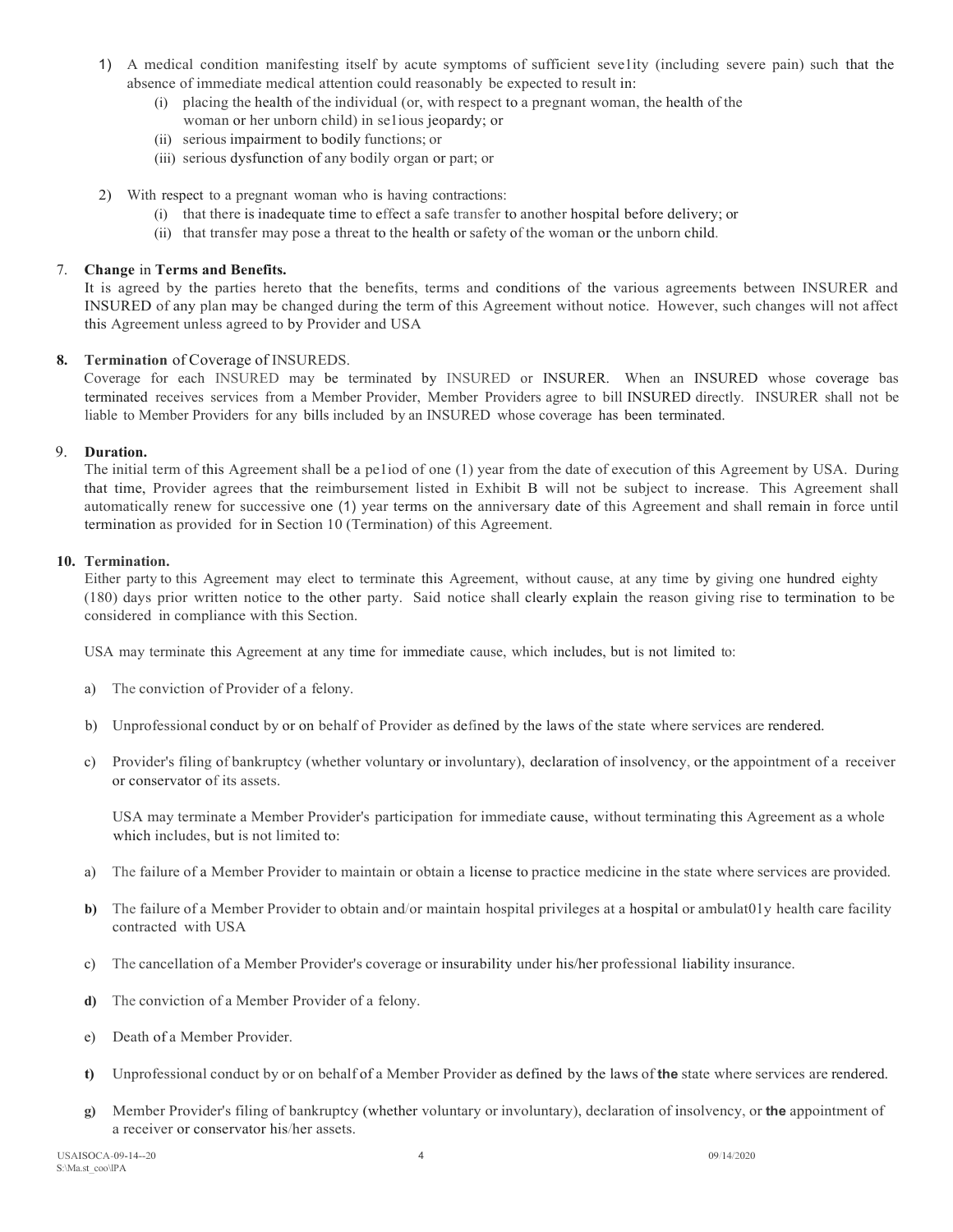In the event this Agreement, or a Member Provider is terminated for immediate cause, termination shall be effective upon receipt of written notification.

USA may also terminate this Agreement or a Member Provider for reasons other than immediate cause. Those reasons may include, but are not Limited to, a breach of any provision contained in this Agreement, habitual neglect, or the continued failure of Provider and/or a Member Provider to perfo1m his/her professional duties. If te1mination is for reasons other than immediate cause, USA will notify Provider and/or Member Provider in writing, stating the reason for te1mination, and giving Provider and/or Member Provider sixty (60) days in which to cure.

If Provider and/or a Member Provider has failed to effect a satisfacto1y cure within the sixty (60) day cure period, of all reasons stated in the notice of termination, termination shall be effective on the tenth (10th) day following the expiration of the sixty (60) day cure pe1iod.

#### **11. Notice to INSURER of Termination of Agreement.**

In the event this Agreement is terminated by either party in accordance with the procedure set forth herein, USA will notify INSURER. Provider agrees to notify Member Providers and Member Providers will notify INSUREDS, prior to giving service, that this Agreement is no longer in effect.

#### **12. Accuracy of Information.**

Provider represents and warrants that all information provided to USA is true and accurate in all respects and acknowledges that USA is relying on the accuracy of such inf01mation in entering into and continuing the term of this Agreement. Provider shall promptly notify USA, without request, of any change in the information provided.

#### **13. Independent Contractor.**

- a) In entering into and complying with this Agreement, USA is at all times perfo1ming as an independent contractor. Nothing in this Agreement shall be construed or be deemed to create a relationship of employer and employee, p1incipal and agent, partnership, joint venture, or any relationship other than that of independent parties contracting with each other solely to carry out the provisions of this Agreement for the purposes recited herein.
- **b)** Member Providers shall be responsible for the treatment and medical care provided to each INSURED that Member Providers treat.

#### **14. Confidentiality.**

Each party may, in the course of the relationship established by this Agreement, disclose to the other party in confidence nonpublic info1mation concerning such party's earnings, volume of business, methods, systems, practices, plans, purchaser discounts and contract terns, or other confidential or commercially valuable proprietary information (collectively referred to as "Confidential Information"). Each party acknowledges that the disclosing patty shall at all times be and remain the owner of all Confidential Information disclosed by such party, and that the patty to whom Confidential Information is disclosed may use such Confidential Information only in furtherance of the purposes and obligations of this Agreement. The party to whom any Confidential Info1mation is disclosed shall use its best efforts, consistent with the manner in which it protects its own Confidential Information, to preserve the confidentiality of any such Confidential Information which such party knows or reasonably should know that the other party deems to be Confidential Information.

The pa1ty to whom Confidential Info1mation is disclosed shall not use said info1mation to the disadvantage of or in competition against the disclosing patty. It is understood by each patty that any Confidential Information disclosed is non-public info1mation which is of great value to the disclosing party and that a breach of the foregoing confidentiality provision would cause irreparable damage. In the event of such a breach, the injured party shall have the right to seek and obtain in any court of competent jurisdiction an injunction to restrain a violation or alleged violation by the other party of this covenant together with any damages that the party may suffer in the event of such a breach.

#### **15. Disputes.**

USA agrees to attempt resolution of any dispute that may arise between Member Provider and INSURER from services delivered by Member Provider to an INSURED of INSURER. USA will act as a mediator between Member Provider and INSURER to resolve the dispute. Member Provider agrees to cooperate with USA acting as mediator, and INSURER in resolving the dispute. Cooperation includes providing any documentation requested by USA. If the mediation does not result in the resolution of the dispute, USA agrees to notify the parties in writing, and the parities may then seek any other means of resolution of the dispute.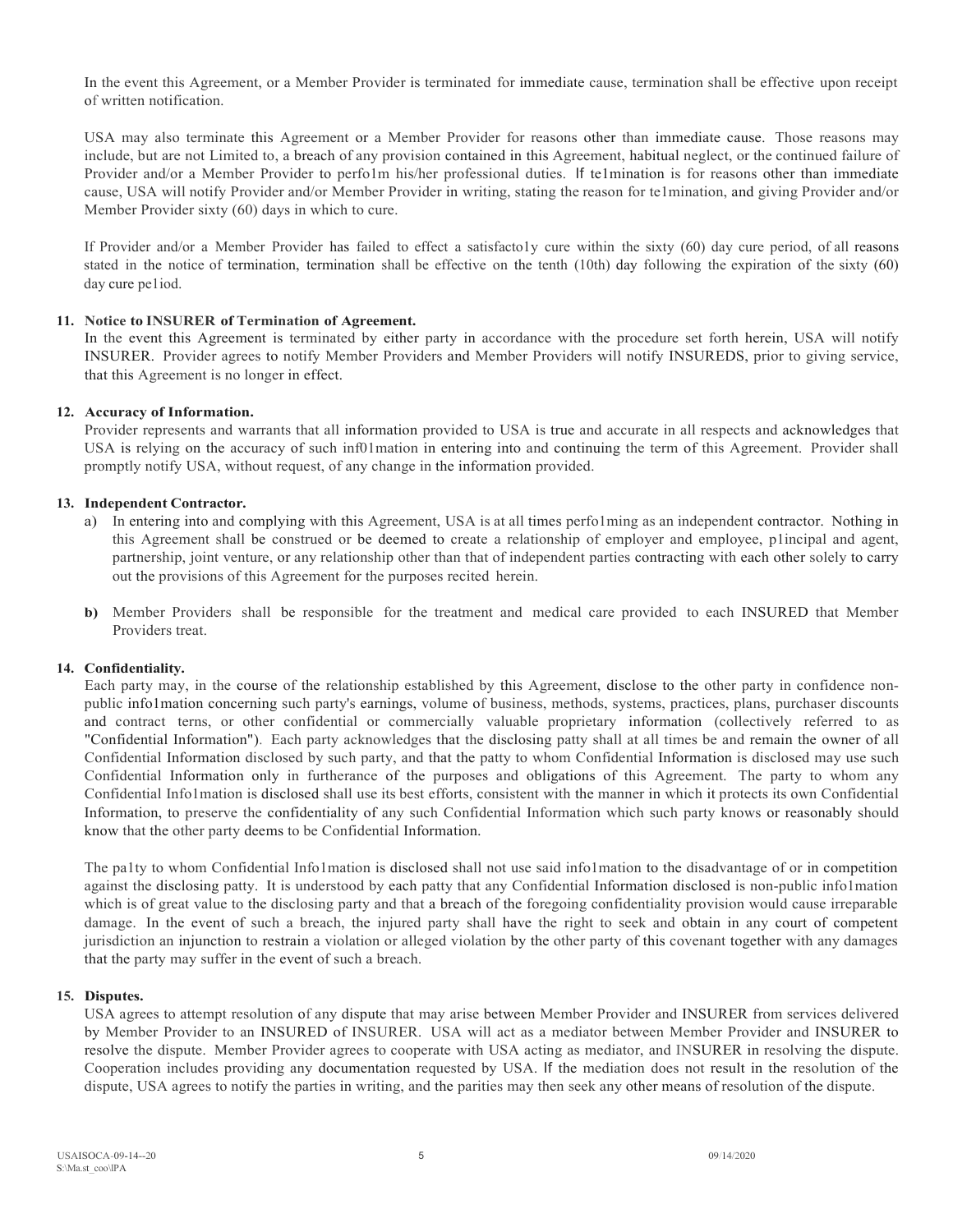If there is a dispute between the patties concerning the interpretation, performance or lack of performance of any te1m, condition or provision of this Agreement, the parties agree that they will submit the dispute to mediation with a third parties neutral prior to filing a lawsuit. If the mediation does not result in a resolution of the dispute, then the patties may file suit to resolve the dispute. The pa1tjes agree that jurisdiction for any lawsuit filed by either party to enforce or interpret any provision, term or condition of this Agreement shall be brought in a court of competent ju1isdiction in the State of Texas, and that venue for that suit shall be in Travis County, Texas. The prevailing party in any lawsuit brought pursuant to this paragraph shall be entitled to recover its reasonable attorney's fees and costs from the non-prevailing patty.

# **16. Responsibility of the Parties.**

Each party agrees **it** shall not be responsible for any claims, losses, damages, liabilities, costs, expenses or obligations a1ising out of or resulting from the negligent or willful misconduct of the other party, its officers, employees or agents in the performance of services pursuant to this Agreement.

# **17. Notices.**

All notices, requests, or correspondence required under this Agreement shall be in writing, and delivered by United States mail to:

a) If to USA: **b)** If to Provider:

| USA MANAGED CARE ORGANIZATION, INC. |                 |
|-------------------------------------|-----------------|
| 4609 Bee Caves Rd, Suite 200        |                 |
| Austin, Texas 78746                 |                 |
| Attention: Provider Relations       | Attention:      |
| E-mail Address: info@usamco.com     | E-mail Address: |

Either pa1ty may change the address to which communications are to be sent by giving written notice. **All** communications will be directed to Provider at the most current address on file with USA.

# **18. Attorney's Fees.**

If it shall become necessity for either USA, Provider and/or Member Providers to employ an attorney to enforce or defend its 1ights under this Agreement, the non-prevailing party in any arbitration, legal action, or proceeding shall reimburse the prevailing party for its reasonable attorney's fees and costs of suit in addition to any other relief to which such pa11y is entitled.

# **19. Partial Invalidity.**

If any part, clause or provision of this Agreement is held to be void by a court of competent ju1isdiction, the remaining provisions of this Agreement shall not be affected and shall be given such construction, if possible, as to pe1mit those remaining provisions to comply with the minimum requirements of any applicable law and the intent of the patties hereto.

# **20. Waiver.**

A patty's waiver of a breach of any te1m of this Agreement shall not constitute a waiver of any subsequent breach of the same or another te1m contained in the Agreement. A patty's subsequent acceptance of performance by the other party shall not be construed as a waiver of a preceding breach of this Agreement other than failure to perform the pa1ticular duties so accepted.

# 21. Controlling Law.

This Agreement and all questions relating to its validity, interpretation, performance and enforcement shall be governed by and construed in accordance with the laws of the state where services are being provided.

# **22. Conformity with State Statutes.**

Any provision of this Agreement which is in conflict with the statutes, local laws, or regulations of the state in which services are provided is hereby amended to confom1 to the minimum requirements of such statutes.

# **23. Entire Agreement.**

This Agreement, Attachment A and Exhibits A, B, and C contain the entire understanding between the parties hereto with respect to the subject matter hereof and supersedes all prior Agreements and understandings, expressed or implied, oral or written. Any matelial change to this Agreement's language or rates must be in writing and signed by duly autholized officers or representatives of Provider and USA. Non material changes can be communicated via notifications. If neither pa1ty disapproves of a notification in writing within thirty (30) days, such notice **will** be considered accepted and binding. No other third party, including but not limited to any INSUREDS and INSURERS, shall be required to consent or receive notice of any such amendment or notice in order for the amendment or notice to be effective and binding upon the parties to this Agreement.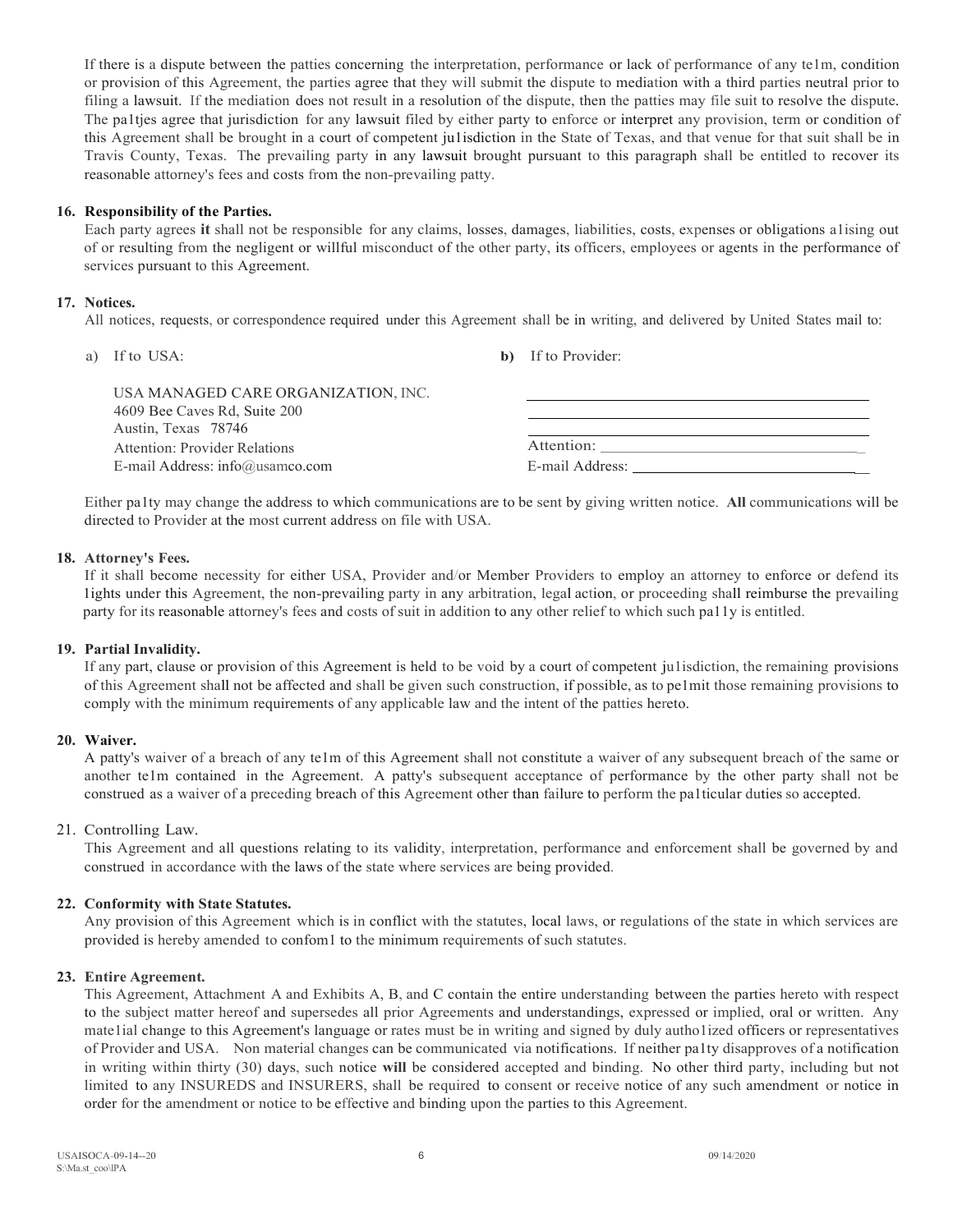#### 24. **Title** Not **to** Affect Interpretation.

The paragraph and subparagraph headings in this Agreement are for convenience only and they f01m no part of this Agreement and shall not affect its interpretation.

#### **25. Execution in Counterparts.**

This Agreement may be executed in any number of counterparts including facsimiles. Each counterpa.it shall be deemed to be an original against any part whose signature appears thereon, and all of which shall together constitute one and the same instrument.

#### **26. Force Majeure.**

Neither party shall be Liable nor deemed to be in default for any delay or failure in performance under this Agreement or other inte1rnption in the discharge of its responsibility, either directly or indirectly, from acts of God, civil or militarily authority, acts of public enemy, war, accidents, fires, explosions, earthquakes, floods, failure of transportation, machinery or supplies, vandalism, strikes or other work interruptions by employees, or any similar or dissimilar cause beyond the reasonable control of either party.

#### 27. **Survival.**

In the event this Agreement is terminated as set fo1th herein, Sections 4, 14, 16, 18, 21, 27, 28 and 34 shall survive the te1mination of this Agreement.

#### **28. Termination Responsibilities.**

In accordance with Section 10 (Te1mination) or any termination of this Agreement, or any product herein said termination shall have no effect upon the rights or obligations of the parties arising out of any transactions occurring prior to the effective date of such termination. Member Providers agree to accept, as payment in full, the rates in Exhibit B for services rendered to an INSURED who is inpatient upon the effective date of such termination or undergoing a course of treatment, until INSURED is discharged or safely transferred to a participating USA facility, or completes said course of treatment.

#### **29. Discrimination.**

Member Providers agree to provide services for INSUREDS within the no1mal scope of Member Provider's medical practice. These services shall be accessible to INSUREDS, and made available to them, without limitation or disc1imination, to the same extent as they are made available to other patients of Member Providers, and in accordance with accepted medical and professional practices and standards applicable to Member Provider's other patients.

#### **30. Network Recognition.**

USA maintains a current contracted carrier/payor (INSURER) list indicating clients who have directly contracted with USA for use of USA's network and services. INSURERS shall identify USA's network with USA's name or logo on the INSURED's identification card or explanation of benefits.

# **31. Updates.**

In accordance with Exhibit C, Provider agrees to the O1iginal Roster and Subsequent Update Requirements. Provider understands, with respect to any additions, deletions or changes to Member Providers information, the effective date of such information shall be no earlier than the date received by USA. USA shall accept no retroactive notifications, unless specifically agreed to by USA in writing. Provider shall be responsible for all discounts applied which are related to the untimely notification. Provider may not bill INSUREDS for such discounts. Provider and Member Providers agree to provide a timely response to all inquiries by USA relative to the administration of this Agreement.

#### 32. **Insurance.**

Member Providers shall, throughout the duration of this Agreement, maintain malpractice insurance, professional liability insurance, a program of self-insurance, an escrow account or other equivalent means to demonstrate Member Providers' ability to insure against, protect, or pay malpractice claims in an amount which is the greater of that which is required by the state in which services are rendered, that amount which is required by Facility to maintain active clinical p1ivileges or \$100,000 (one hundred thousand dollars) per occurrence and \$300,000 (three hundred thousand dollars) in the aggregate.

Provider agrees to keep in full force and effect during the term of this Agreement and provide USA with evidence of, insurance policies of malpractice, professional liability and general liability in amounts as required by statute in those state(s) in which Provider is licensed to provide services and conduct business.

#### **33. Licensure.**

Member Providers shall, throughout the duration of this Agreement, be required to maintain any and all Licenses and certificates as may be required by the state in which Provider provides services.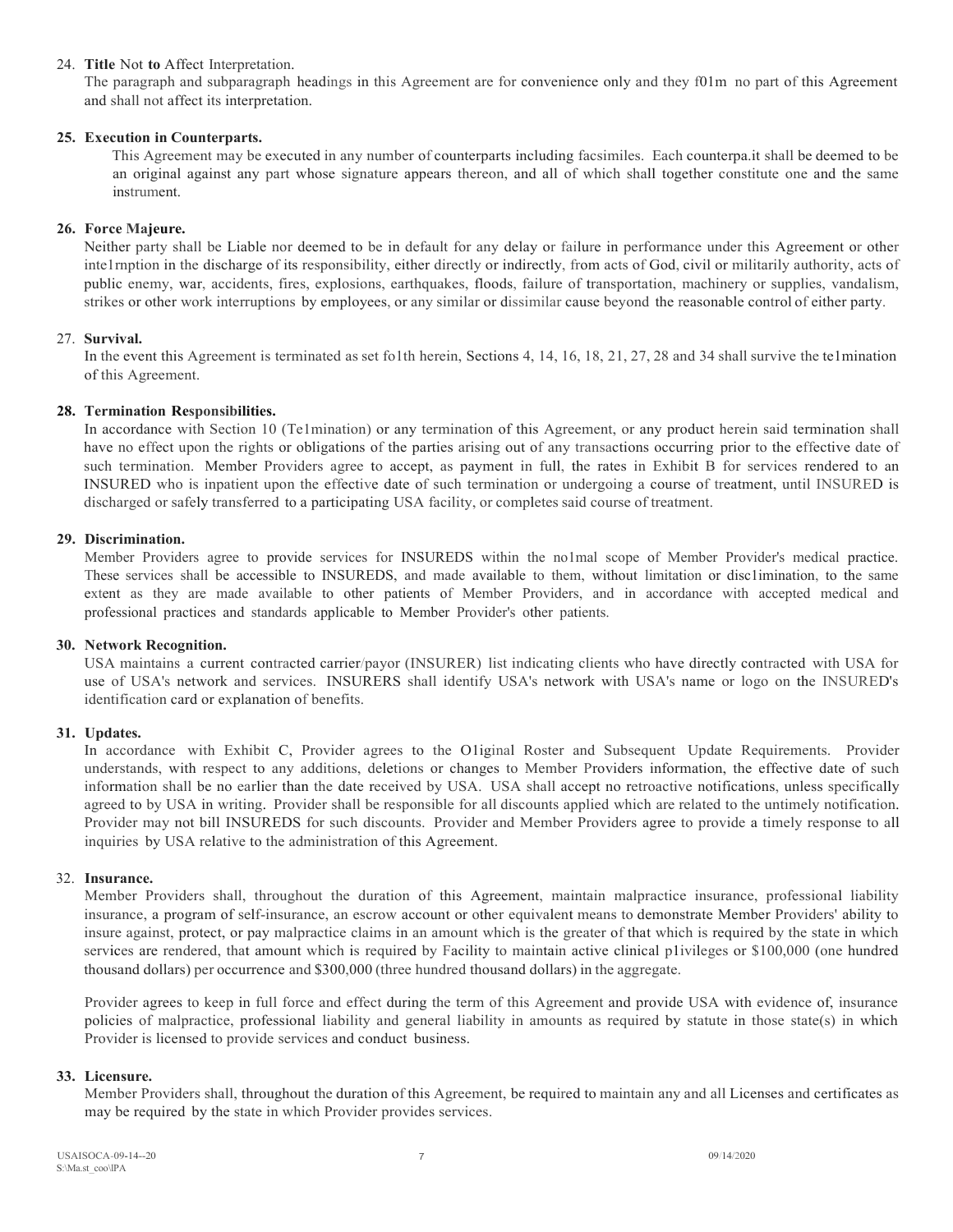#### 34. **Warranty of Authority by Attorney-in-fact.**

Provider hereby warrants to USA that it is duly authorized and appointed by Member Providers, as identified in accordance with Exhibit C, to enter into this Agreement on Member Provider's behalf. Provider further warrants that **it** is duly authorized to bind Member Providers to the terms and conditions contained herein and that such grant of autholity has not been revoked, but remains in full force and effect as of the date of execution of this Agreement.

#### 35. **Claim Disputes.**

Member Provider may, for a pe1iod of 90 (ninety) days from the receipt of payment of a claim, review the payment and provide to INSURER written notice of any perceived underpayment. INSURER shall reimburse Member Provider the amount of the underpayment within 30 (thirty) days provided documentation substantiates the payment error. After the 90 (ninety) day period has expired, payment of that claim is final and may not be disputed for any reason.

#### **34. Assignment. (TN Providers Only)**

- a) Provider acknowledges that a listing of contracted member providers are leased to USA's payers or agents, including workers' compensation insurers or self-funded insureds (INSURERS).
- **b)** Provider acknowledges that INSURERS may pay member provider according to the payment schedule outlined in Exhibit B, even if less than the state workers' compensation fee schedule.

Upon renewal of this Agreement and USA's receipt of written notice by Provider, *member provider* may elect to decline to participate with USA solely to serve workers' compensation INSURERS.

This Agreement is effective upon the date of execution by USA.

| For and on behalf of:                                                                      | For and on behalf of: |
|--------------------------------------------------------------------------------------------|-----------------------|
| USA MANAGED CARE ORGANIZATION, INC.<br>4609 Bee Caves Rd, Suite 200<br>Austin, Texas 78746 |                       |
| Date                                                                                       | Date                  |
| <b>Signature</b>                                                                           | <b>Signature</b>      |
| <b>Printed Name</b>                                                                        | <b>Printed Name</b>   |
| <b>Title</b>                                                                               | <b>Title</b>          |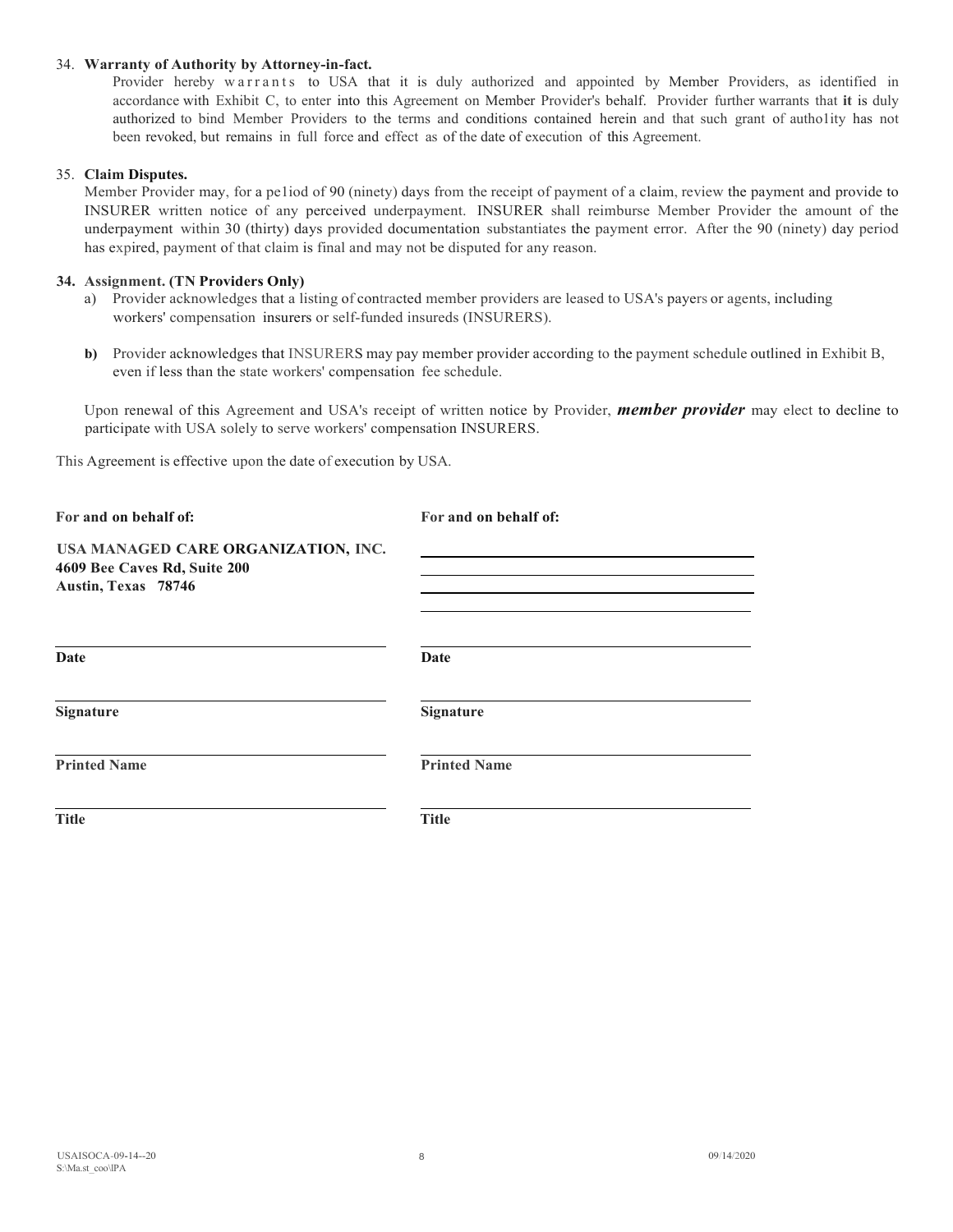# **ATTACHMENT A**

#### USA MANAGED CARE ORGANIZATION, INC. POLICIES FOR PROVIDER PARTICIPATIO ALTERNET MEDICAL SERVICES, INC.

Pursuant to the agreement of the patties set out in Section l (a) of the Health Care Provider Agreement (IPA), USA Managed Care Organization, Inc. (USA) has adopted the following policies and procedures for Member Provider participation in Alter- et Medical Services, Inc. (Alter-Net).

For and in consideration of the mutual promises and the agreement to provide the services as stated below, Provider and Alter- et agree as follows:

1. Member Provider agrees to become a member of the Alter-Network and to deliver and perform all health care services that are authorized by Member Provider's state License to offer the public of that state to the Insureds that are referred to Member Provider by Alter-Net or the Insurer.

2. Alter-N et agrees to identify Insureds to Member Provider by causing the Insurer to identify Alter-Net on explanation of benefits (EOB) and/or electronic remittance advice (ERA).

3. Member Provider agrees that any Practitioner whose bills are submitted with the Member Provider's tax identification number(s) are subject to the terms of this Agreement.

4. Member Provider agrees to accept as payment in full for services provided to an Insured a sum of money equal to one hundred and ten (ll0%) percent of the initial publication of the current year's Medicare rate(s) for the state and locality of Member Provider's p1imary directo1y address for the services delivered to the Insured. Member Provider agrees to accept as payment in full for Anesthesia services the sum of \$37.00 per unit based on the American Society of Anesthesiologist 15-minute increments. Payment for anesthesiologist billing with codes Listed in the Relative Value Guide as published by ASA, will be determined by adding a Basic Value, which is related to the complexity of the service, plus Modifying Units (if any) plus Time Units, if applicable. The sum of which will then be multiplied by the anesthesia unit value Listed above.

By accepting the sum stated above as payment in full for all health care services rendered to and delivered to an Insured, Member Provider agrees that it will not attempt to collect the difference between the gross amount billed to an Insurer or Insured for the healthcare services provided to the Insured and the amount accepted as payment in full from an Insurer or Insured. In other words, Member Provider agrees that it will not "balance bill" any Insured for health care services rendered and delivered by Member Provider or Member Provider's employees or practitioners to an Insured.

5. Member Provider agrees that Alter- et is not assuming any liability for the quality of care delivered by Member Provider or Member Provider's employees or practitioners. Member Provider agrees to indemnify Alter-Net and hold Alter- et harmless from any claim asse1ted by any Insured against Alter- et arising out of any health care service provided by Member Provider or Member Provider's employees or practitioners to an Insured.

6. If the health care service delivered to an Insured by Member Provider arises out of a work-related injury or illness, Member Provider agrees to accept as payment in full for those services a sum of money equal to the lesser of eighty percent (80%) of the state's allowable fees for work-related injuries or illnesses, the rates outlined in Section 4 of this Agreement, or billed charges.

7. This Agreement is made and is enforceable under the laws of the State of Texas. Jurisdiction for any dispute over the terms of this Agreement, the enforcement of this Agreement or payment provided in this Attachment lies in a court of competent jurisdiction in **the State** of Texas.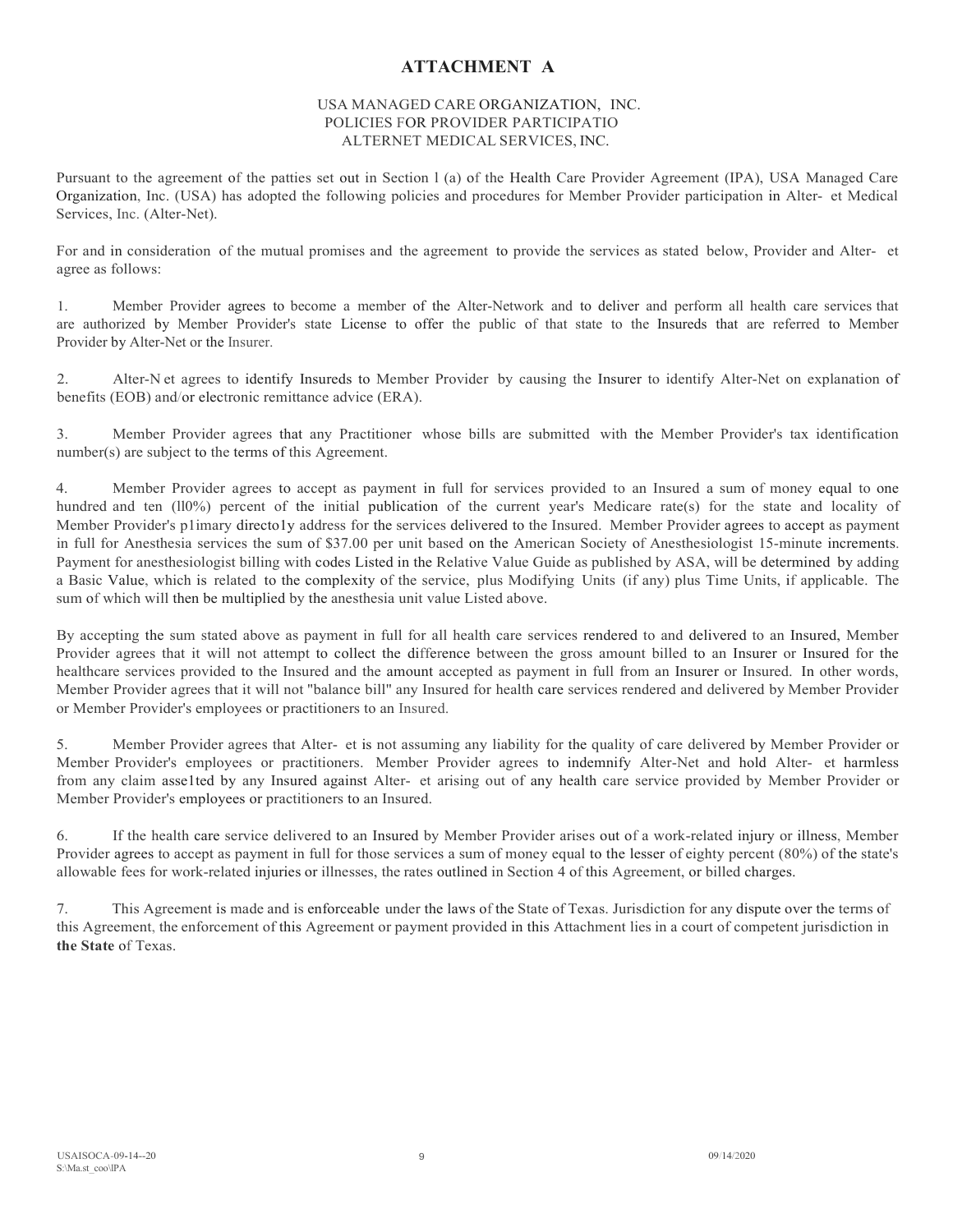# **EXHIBIT A COST CONTAINMENT GUIDELINES**

- 1. Member Providers agree to provide health care service in conformity with accepted prevailing medical, surgical, chiropractic, physical therapy and mental health/substance abuse practices in the community in which Member Providers practice.
- 2. Member Providers agree to utilize participating facilities, providers, and ancilla1y services (i.e., laborat01y, x-ray, ultrasound, Hubbard Tank, isokinetic equipment, etc.) when not available in Member Providers' offices, and when consistent with good medical practice.
- 3. Member Providers agree to perf01m pre-admission testing whenever INSURED is to be hospitalized.
- 4. Member Providers agree to encourage the use of generic drugs, whenever medically possible, and when in the best interest of the patient.
- 5. Member Providers agree not to bill separately for components of a procedure to increase reimbursement.
- 6. While Utilization Management is p1imruily conducted by telephone, certain situations may require an on-site visit. Should this occur, Member Providers agree to accept Utilization Review Representatives on Member Providers' office setting for the purpose of reviewing medical records pertinent to continued stay or retrospective review of INSURED Utilization Review Representatives agree to conduct reviews in accordance with Member Provider's policies.
- 7. Member Providers agree to promote and implement the aggressive treatment of an INSURED that will encourage the timely return to a quality standard of life as well as employment.
- 8. Member Providers agree to follow treatment guidelines equivalent to those required by the state in which Member Providers provide services or as outlined by Member Provider's specialty.
- 9. Member Providers agree to ONLY provide those se1vices actually necessary to effectively t1·eat an INSURED and ONLY provide treatment that does not constitute "maintenance care". Maintenance care is defined as treatment that bas no definable condition and the t1 eatment goal is only to maintain INSURE.D'S condition of health. Member Providers agree to ONLY perform those tests which are needed to properly diagnose and treat INSURED.

Current INSURED medical records shall immediately be made available by Member Providers, upon request, with proper patient authorization, for the purpose of content review and retrospective review.

In addition to the above, when Member Providers are treating a work-related illness/injury;

- 1. Member Providers agree to provide INSURED with a retm11 to work agenda, treatment plan and Member Provider's expectations of functional capacity concU1Tent with treatment. Member Providers agree, with the proper patient consent, to share this info1mation with case managers assigned to the claim, adjusters, employers and other health care professionals who may be involved with the claim.
- 2. Member Providers agree when pe1fo1ming and/or assisting in the assessment of INSURED for the purpose of establishing Impaim1ent Ratings and Disability Ratings, to utilize AMA Guidelines to Physical Impairment or those guidelines that may be required by the state in which Member Providers provide services.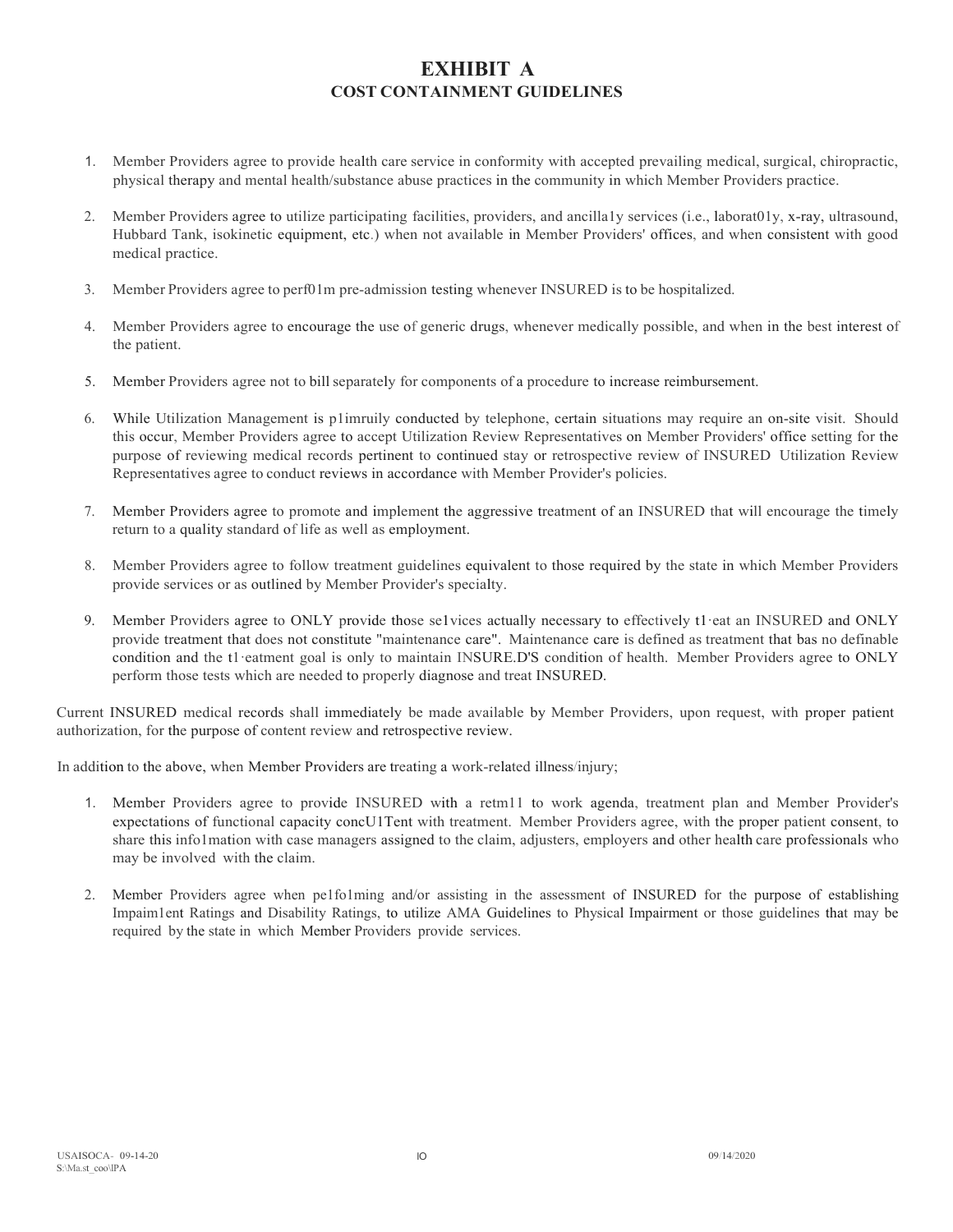# **EXHBIT B**

# **NOT VALID WITHOUT SIGNED EXHIBIT B PPO Payment Schedule**

**Please Contact USA MCO's Network Development at 1-800-872-0820 ext. 4887**

**Or** 

**Email: [providermarketinginfo@usamco.com](mailto:providermarketinginfo@usamco.com)**

**For full payment schedule and signature page.**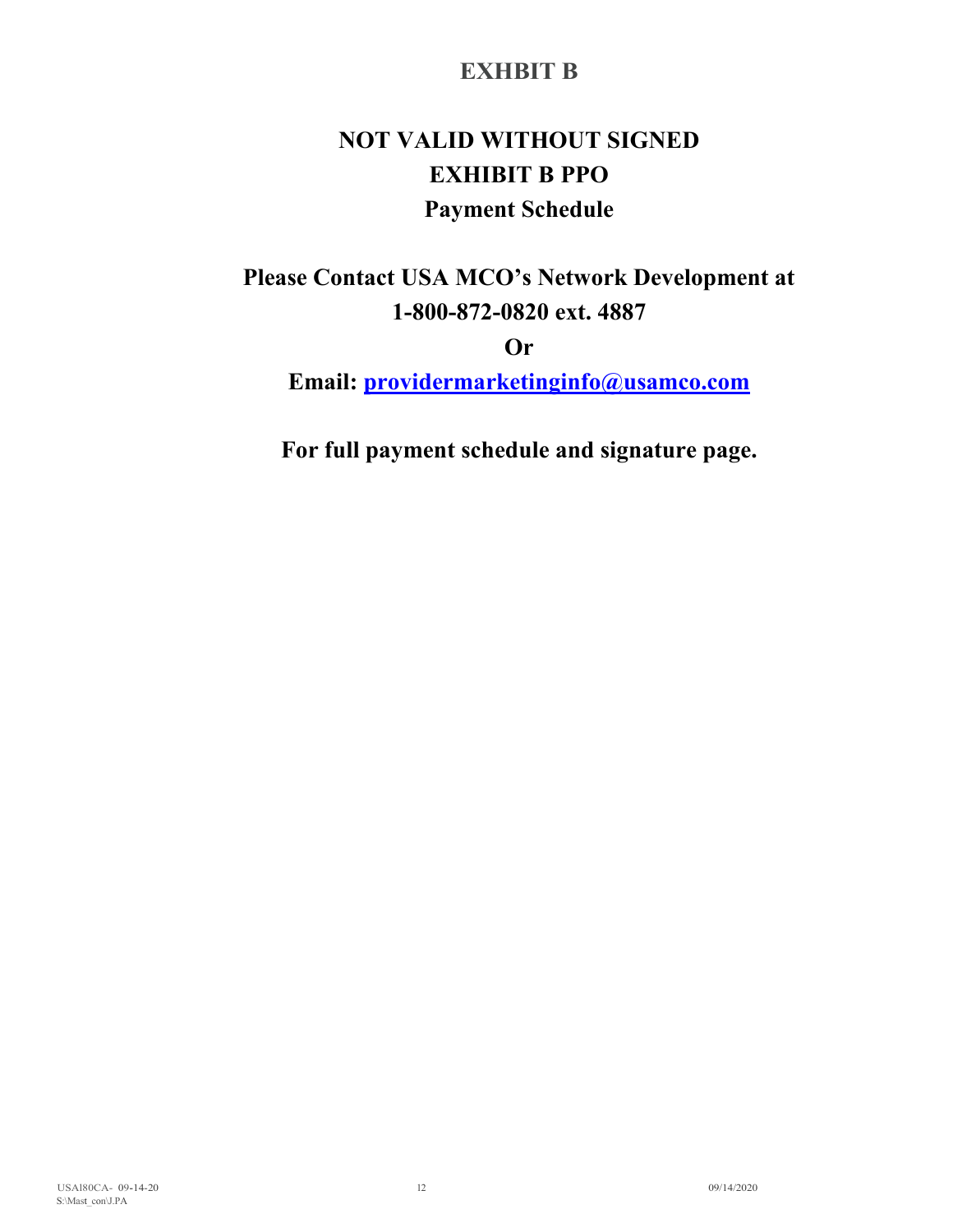# **EXHIBIT C ORIGINAL ROSTER AND SUBSEQUENT UPDATE REQUIREMENTS**

Provider agrees to supply to USA the following info1mation in electronic format for each Member Provider participating under this Agreement. All subsequent updates provided to USA shall be submitted electronically and consist only of additions/deletions/changes to the information supplied upon inception. Such additions shall include only those Member Providers who meet the requirements set forth in the Declaration of Standards for Participation.

- 1) Name
- 2) Degree (M.D., D.O., D.P.M., etc.)
- 3) Specialty \**Yourselection must be consistent ·with Member Provider's licensure, board specialties and sub-specialties.*
- 4) Social Security umber
- 5) Tax Identification Number that is registered to: (Group name/Corporation Name)
- 6) Physical Address(es) (At which Member Provider will be providing services under this Agreement)
- 7) Billing Address (If different than physical address)
- 8) Provider E-mail address
- 9) Telephone number including area code
- 10) Fax Number including area code
- 11) All active, unrestricted hospital(s) staff privileges and ambulatory surgery center(s) privileges
- 12) State licensed (license number, effec6ve date, expiration date)
- 13) Medicaid Number
- 14) Medicare Number
- 15) NPI Number
- 16) CLIA Ce1tification (ce1tification number, effective date, expiration date)
- 17) Federal DEA Ce11jficate (registration number, date issued, expiration date) OR
- 18) CDS Certificate (registration number, effective date, expiration date)

Provider hereby acknowledges that all Member Providers shall be considered participants of all products included in the Agreement, unless expressly indicated in the box provided below or in subsequent updates supplied to USA by the Provider.

| Provider is participating in the following:                               | <b>Yes</b> | No | <b>VBP</b> |
|---------------------------------------------------------------------------|------------|----|------------|
| Group/Accident Health [USA Health & Wellness Network (USA H & W Network)] |            |    |            |
| Work Related Injury/Illness [USA Workers' Injury Network (USA WIN)]       |            |    |            |
| Motorist Medical                                                          |            |    |            |
| <b>HMO</b>                                                                |            |    |            |
| Medicare Select (USA Medicare Select)                                     |            |    |            |
| Mental Health                                                             |            |    |            |

*VBP: Varies By Physician*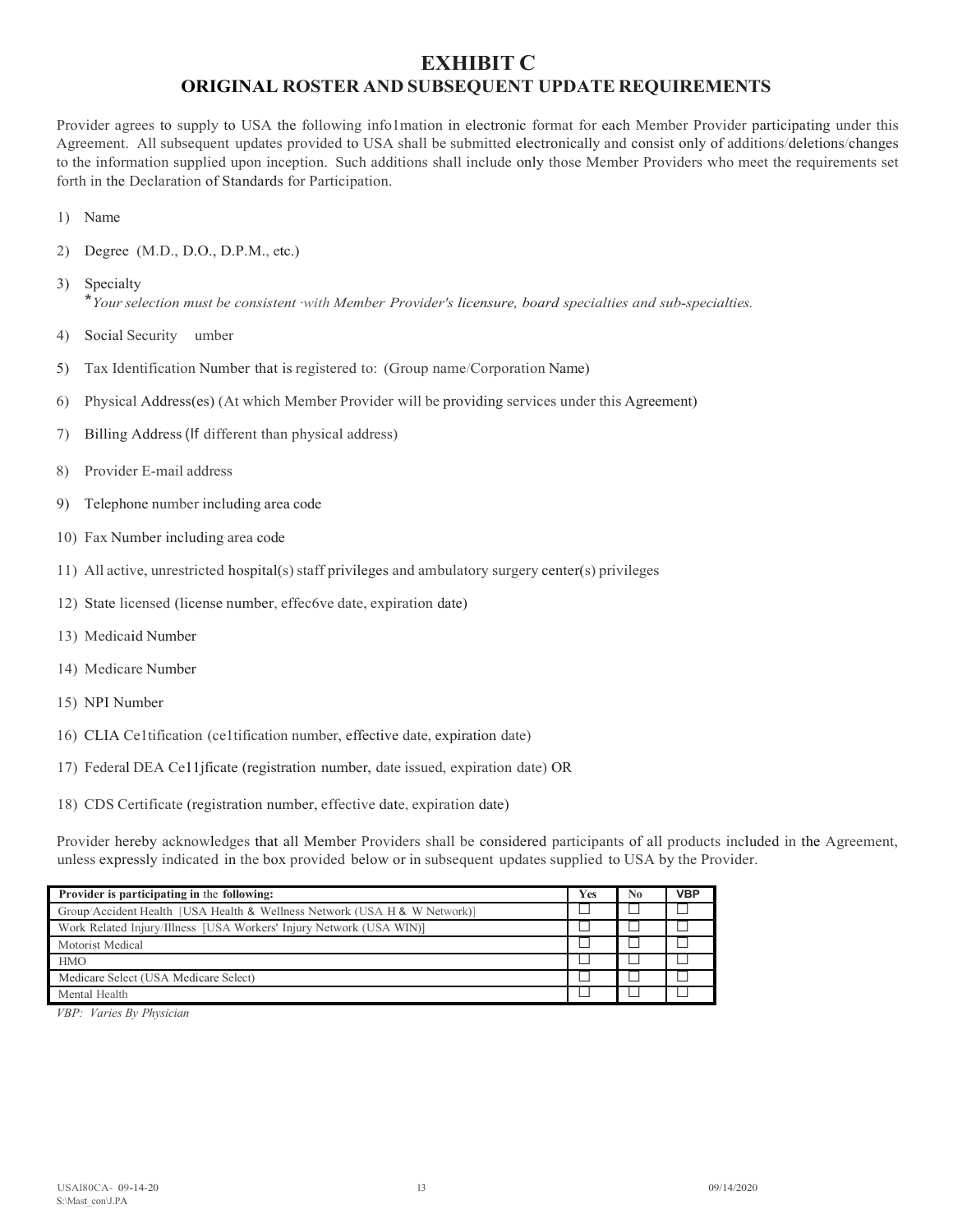# Contact Sheet For

# (Group Name)

*The following person(s) will be the USA's contact(s) for the above named physician group (IPA).*

| <b>CONTRACTING:</b>              |  |
|----------------------------------|--|
|                                  |  |
|                                  |  |
|                                  |  |
| <b>PROVIDER UPDATES:</b>         |  |
|                                  |  |
|                                  |  |
|                                  |  |
| <b>CEO/PRESIDENT / DIRECTOR:</b> |  |
|                                  |  |
|                                  |  |
|                                  |  |

This information shall remain valid until USA is notified, in writing, by the above mentioned physician group of any **changes.**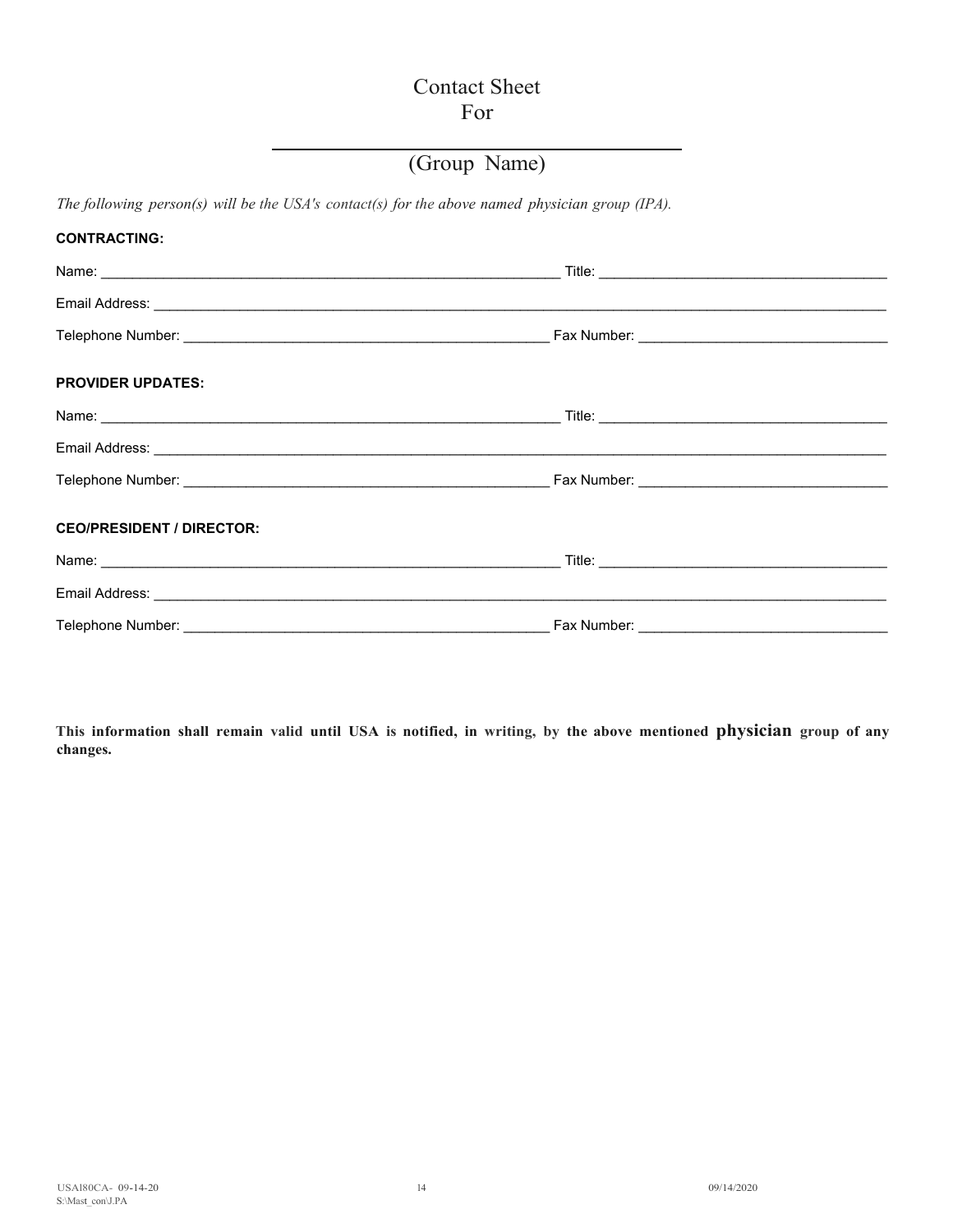

# **DECLARATION OF STANDARDS FOR PARTICIPATION**

THIS Declaration is made by and between  $($ hereinafter referred to as

Provider) and USA Managed Care Organization, Inc. a Texas Corporation (hereinafter referred to as USA).

For the purposes of this document, Member Providers shall refer to only those members of Provider who meet the Minimum Standards for Member Provider Credentialing and Re-credentialing. Only those Member Providers who meet the Minimum Standards for Member Provider Credentialing and Re-credentialing are eligible to participate under the Health Care Service Provider Agreement (IPA).

THIS Declaration shall serve to acknowledge the understanding of all parties with respect to USA's Declaration of Standards for Pa11jcipation.

Provider acknowledges that USA is committed to the maintenance and assessment of the credentials of Member Providers within the network.

Provider represents, warrants and ce1tifies and USA is entitled to rely thereon, that Member Providers meet or exceed USA's Minimum Standards for Member Provider Credentialing and Re-credentialing (identified in the attachment) at the time of execution of a Health Care Service Provider Agreement (IPA) and compliance with these standards shall continue throughout the te1m of the Agreement. Non-compliance shall result in immediate termination of the Agreement, in whole or in part, pursuant to the termination provision of said Agreement.

Credentialing/recredentialing may be fully or partially delegated to Provider and/or its delegates if their policies and procedures meet or exceed USA's standards, policies and procedures. Provider, on behalf of itself and/or its delegates, further represents, warrants and certifies and USA is entitled to rely thereon, that the Provider has developed, implemented and completed a process to gather, verify and report Member Provider credentials. Delineated credentialing and recredentialing policies and procedures designed to confirm information reported to and used by the Provider to suppo1t the selection and evaluation of Member Providers is current, accurate, and comprehensive and meet or exceed the processes outlined in the attached Minimum Standards for Member Provider Credentialing and Re-credentialing. Re-credentialing processes must be performed every three (3) years and include a method of collection and ve1ification of any Member Provider status information subject to change (i.e., Licenses, insurance status, hospital privileges, etc.).

USA reserves the right to ensure Provider compliance and request verification of the Minimum Standards for Member Providers as contained herein and verify the Provider's credentialing and recredentialing procedures. USA may, at any time, require Provider to supply within 15 (fifteen) business days any and all personal Member Provider information, copies of any and all Licenses, registrations, ce1tifications, or insurance certificates, or in the case of a periodic audit, all of the info1mation required in the Minimum Standards for Member Provider Credentialing and Re-Credentialing for a percentage of Provider's Member Providers. It is the responsibility of Provider to maintain/obtain any release required in the furtherance of providing such info1mation to USA. This information may be requested in Writing by USA during the term of any Health Care Service Provider Agreement (IPA) executed by and between USA and Provider, and for a pe1iod of 5 (five) years after the termination of such Agreement.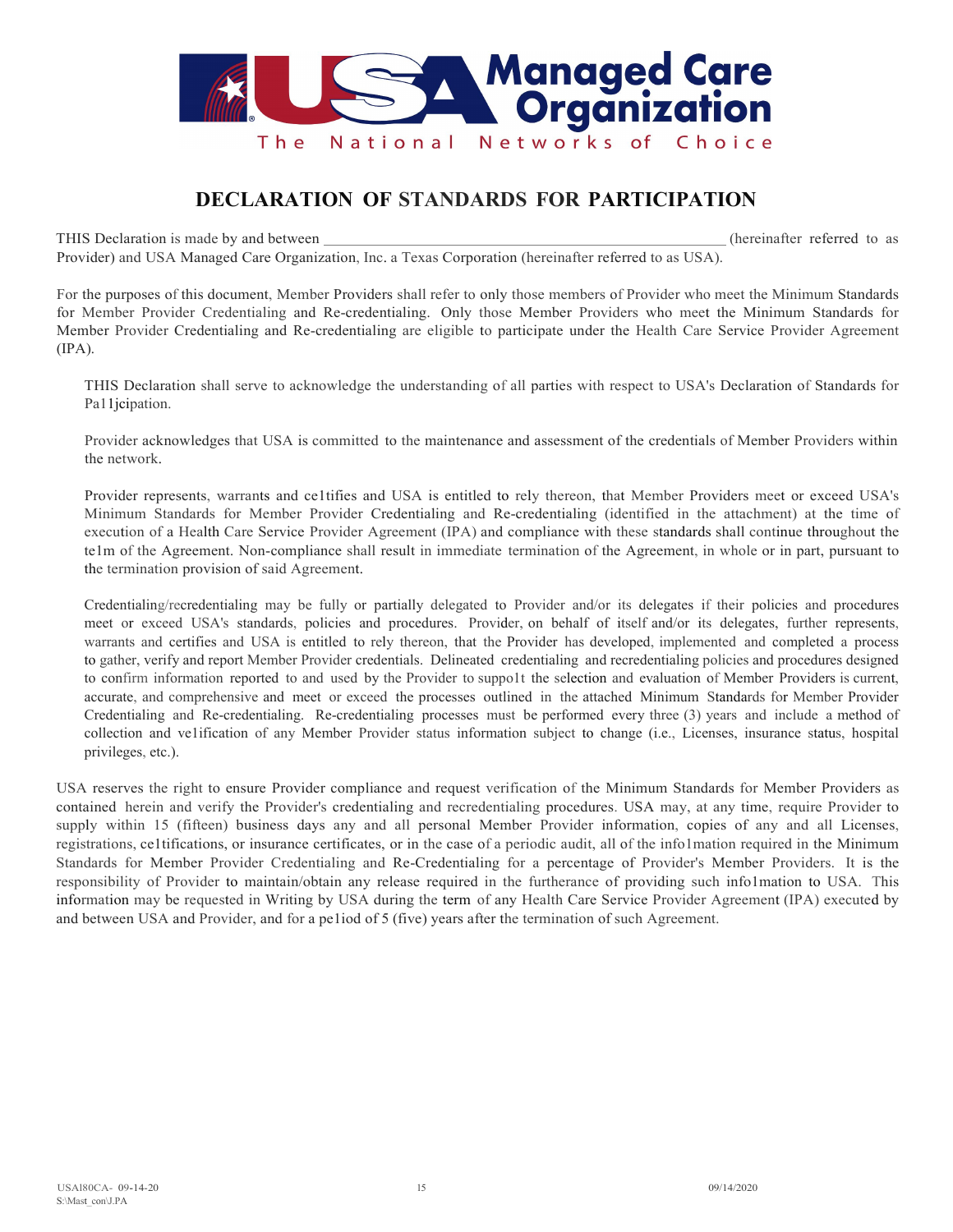# MINIMUM STANDARDS FOR MEMBER PROVIDER CREDENTIALING AND RE-CREDENTIALING

# •**All Member Providers must complete an application to provide the** necessary **confirmations and attestations of** at **least the following;**

-Current unrest1icted License to practice medicine;

-Clinical p1ivileges in good standing with at least one USA paneled facility designated by the Member Provider as the primary admitting facility (see clinical p1ivileges exception);

-Valid DEA or CDS ce11jficate (if practice allows presc1ibing);

-Graduation from medical school (MD's and DO's);

-Completion of an approved residency program (MD's and DO's);

-Graduation from Post Graduate Program (Allied Health Professionals);

-Current, adequate malpractice insurance; and

-5 years work history;

-5 years professional liability claims histo1y including out of court settlements or dropped/closed cases;

-History of loss of License and/or felony convictions;

-History of loss or Limitations of privileges or disciplinary activity, including, but not limited to, letters of concern, admonition, or censure;

-History of voluntary or involuntary termination of medical staff membership;

-History of voluntary or involunta1y limitation, reduction, or loss of clinical privileges at a facility orsetting or network;

-Willingness to provide immediate notice to Provider of any License restrictions, probations, suspensions or revocations;

-Attestation to the correctness and completeness of the application;

-Attestation to Member Provider's physical and mental health status and;

-Attestation to the lack of impairment due to chemical dependency/substance abuse.

Additional info1mation may be obtained from recognized monit01ing organizations. This may include, but is not limited to, the National Practitioner Data Bank (NPDB).

# •**Member Providers (physicians) must maintain active, unrestricted clinical privileges with at least one USA paneled facility;**

**Exception:** Non-medical allied health providers may not hold facility privileges. Provider must perfolm primary source verifications with the following suppo11ing documentation:

Two letters of recommendation must be provided from peers or physicians in same or similar specialty, not associated in the same group, preferably from an in-network provider, personally acquainted with the applicant's professional and clinical performance either in a teaching facility or in other healthcare settings. These letters must address the length of professional acquaintance, clinical competence, moral and ethical behavior of the applicant.

**Exception:** Member Providers (medical providers) without clinical privileges based on the outcome of the primary source verification with the following suppo1ting documentation:

Two letters must be obtained from physicians (MD or DO), who are Board Certified or Board Qualified and who are members in good standing in the medical community. Letters must be from a physician in the same or similar specialty, not associated in the same group, preferably from an in-network provider. These letters must address the length of professional acquaintance, clinical competence, moral and ethical behavior of the Member Provider, and;

A statement from the Member Provider explaining the reason for the lack of hospital privileges.

**Exception:** Member Providers (medical providers) having privileges at a non-USA JCAHO accredited on-USA Medicare certified facility will be Limited to participation in USA's Workers' Injury Network

**Exceptions** to the standard (as identified) must be reviewed and approved by the Provider's Medical Director and or Credentials Committee.

When hospitalization is necessa1y, Member Provider will refer the INSURED to a USA participating provider with admitting p1ivileges at a USA participating facility.

#### •**All Member Providers must maintain a current, unrestricted license and practice within the scope of their licensure;**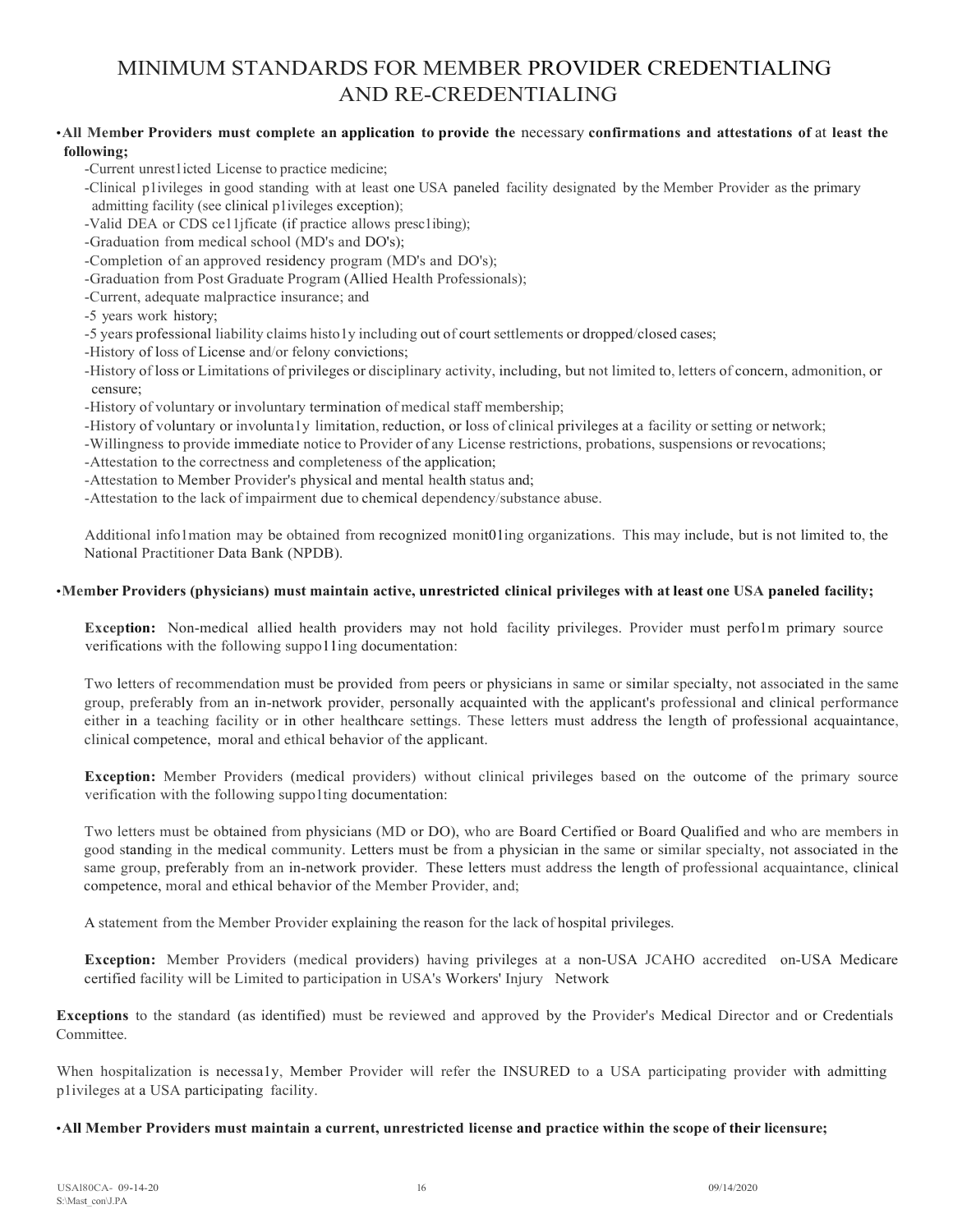Member Providers (physicians) with a history of license restrictions, modifications, revocations and/or probation may be considered with the following suppo1ting documenta6on;

Narrative statements from the Member Provider addressing previous license restrictions, probation, suspensions, modifications and/or revocations, together with any other documentation as may be requested by the Provider's Medical Director and/or Creden6als Committee for review and approval.

Provider must perfo1m primary source verifications with the applicable state licensing boards for all allied health professionals without active clinical privileges at a JCAHO accredited or Medicare certified facility. Should derogatoly information be obtained, Provider may obtain additional information from the State Board of Medical Examiners or Department of Regulation.

# **•All Member Providers prescribing medications must maintain a valid DEA or CDS certificate;**

# **•Member Providers must not possess a history of chemical dependency or substance abuse, physical or mental illness that has the potential to affect the Member Provider's ability to function as a physician, or history of unprofessional conduct.**

**Exceptions** to the standard (as identified) should only be considered with appropriate suppo1ting documentation, including narrative statements from the Member Provider addressing the condition(s) and must be reviewed and approved by the Provider's Medical Director and or Credentials Committee.

# **•All Medical Member Providers engaged in medical specialties recognized by the American Board of Medical Specialties or the Osteopathic Board of Medical Specialties, must be graduates of an approved medical school, have completed an approved residency program and be board certified or board qualified;**

For clarification purposes, USA Managed Care Organization, Inc. defines the te1m "board qualified physician" as follows: A physician who bas initiated the ce1tification process with a Member Board of the American Board of Medical Specialties or the Osteopathic Board of Medical Specialties and is still within the presc1ibed time frame for ce1tification completion. Physicians who are not *BCIBQ* submitting applications after May 1996, may be considered with the following suppo1ting documentation:

Letter of recommendation from the chairman of the department of chief of staff to which the physician is assigned. This letter must address the length of professional acquaintance, clinical competence, moral and ethical behavior of the applicant; and

Letter of recommendation from a physician (MD or DO) who is Board certified Bonded Qualified and is a member in good standing in the medical community. Letter must be from physician in same or similar specialty, not associated in the same group, preferably from an innetwork provider. This letter must address the length of professional acquaintance, clinical competence, moral and ethical behavior of the applicant.

# **Provider must verify board certification or eligibility of Member Providers. The application must require Member Providers to furnish all applicable educational and medical background information.**

# **•All Member Providers must maintain current, adequate malpractice insurance;**

Member Providers shall, throughout the duration of this Agreement, maintain malpractice insurance, professional Liability insurance, a program of self-insured, an escrow account or other equivalent means to demonstrate Member Providers' ability to insure against, protect, or pay malpractice claims in an amount which is the greater of that which is required by the state in which services are rendered, that amount which is required by Facility to maintain active clinical p1ivileges or \$100,000 (one hundred thousand dollars) per occurrence and \$300,000 (three hundred thousand dollars) in the aggregate. Provider may verify malpractice coverage with the insurance carrier for those non-medical allied health professionals without active clinical privileges at a JCAHO accredited or Medicare certified facility. The information may include status of coverage and may include claims histo1y. If information received contradicts statements on the Member Provider's application or NPDB Report, the Member Provider must be contacted for confirmation and clarification.

Member Providers with a history of malpractice/negligence settlements or judgments may be considered for participation with the following suppo1tjng documentation:

Narrative statements from the Member Provider addressing the settlement and/or judgment issues and any other documentation as may be requested by the Provider's Medical Director and/or Credentials Committee for review and approval.

# **•Member Provider additional education/training/certification requirements;**

Mental Health/Substance Abuse Clinicians, Speech/Language Pathologists and Audiologists must have completed a minimum of a Master's level degree. Speech/Language Pathologists must have a Certificate of Clinical Competence (CCC) established by ASLHA.